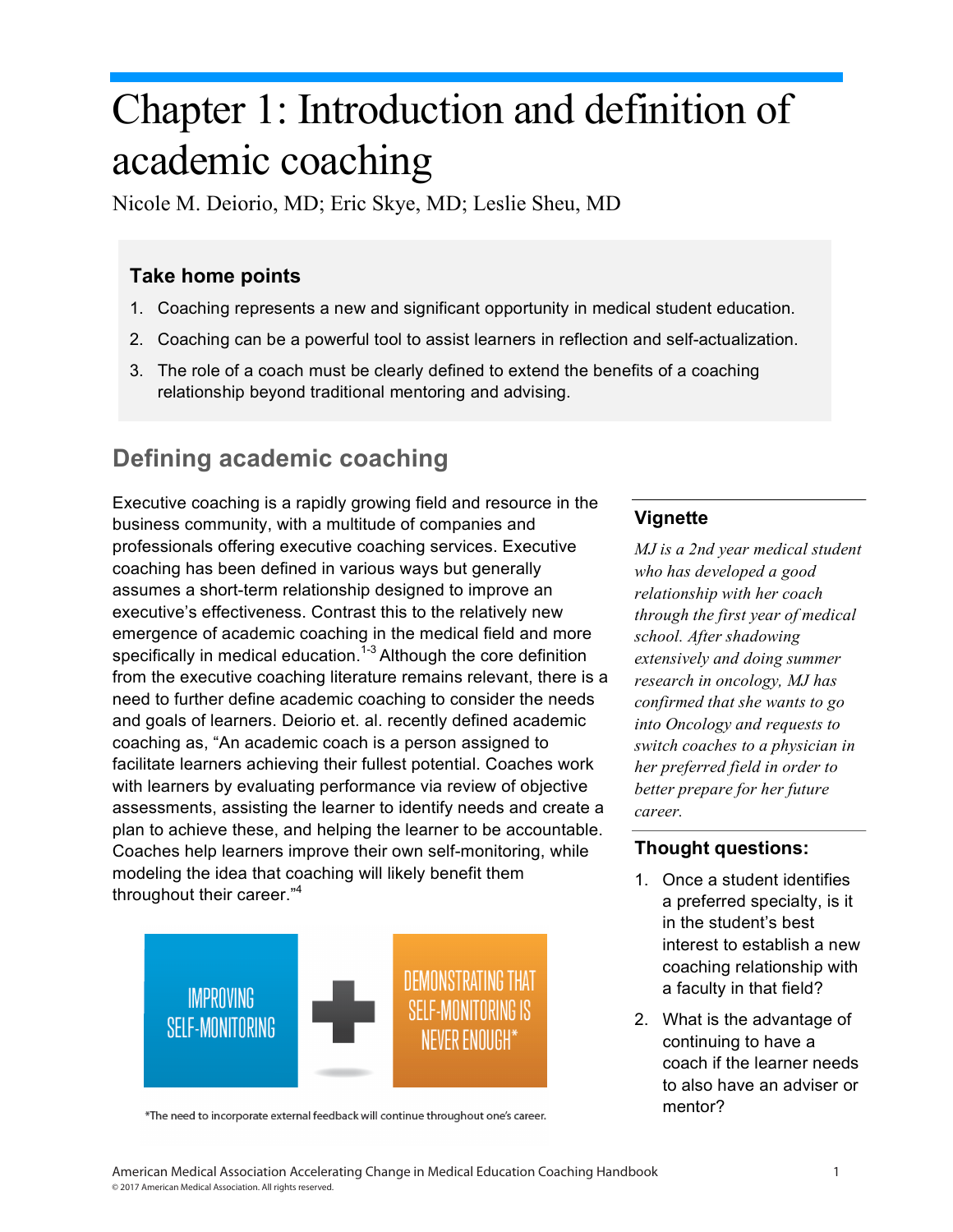This definition allows us to differentiate a coaching relationship from the more traditional medical education relationships of advising and mentoring. Mentors are defined in various ways but traditionally embrace the concept that a mentor is of advanced academic rank and/or experience and acts as a guide and teacher who helps develop their mentee.<sup>5,6</sup> Implicit in this definition is that the mentor has expertise and experience in the realm of need of the mentee and is sharing or passing this to their learner. Advisers are generally assigned to learners, have experience in the learner's area of need and are generally expected to provide oversight, advice, answers, and guidance to the learner. In contrast, an academic coach may or may not have expertise in the realm of the self-identified need(s) in their learner but is skilled at helping the learner accurately reflect on their performance, their needs for growth, and gain insight into desired outcomes. Coaches also help learners create specific action-oriented plans to achieve their goals while providing a space for accountability and re-assessment of their needs.

## **Expertise of an academic coach**

To understand the role of a coach in medical education it can help to further consider what is not traditionally considered under the purview of coaching. Many of these noncoaching needs are often appropriately managed in the advising and mentoring roles that faculty or peers may play.

#### **Role of advisers**

Advisers may have responsibilities such as assisting students in course scheduling or registration decisions, managing curricular obligations, deciding on specialty options, residency applications, and planning for research opportunities and other school or program specific needs. Advisers may often also be responsible for roles such as writing letters of recommendation, assisting in regular performance reviews and other academic requirements. Advisers may only have limited and/or learner-reported knowledge of the learner's strengths, weaknesses, and assessment information.

#### **Role of mentors**

Mentor roles are often less formalized and are specific to a learner's needs but are predicated on the mentor's knowledge and expertise of a shared vocational field or desired experience. In this role, the mentor often is called upon to share experiences, provide advice and recommendations in order to help direct a learner's plans. As a coach,

there is little or no assumption of expertise in the field. Coaches will assist the learner in setting appropriate goals and developing action plans based on the learner's priorities, however compared to the role of mentor there is judicious advice and recommendations provided compared to the guided discovery and actualization derived from coaching.

#### **Role of coaches**

When a professional athlete or a CEO obtains a coach there is no assumption that the coach will be a senior leader or expert in that field. Rather, coaches are frequently sought out for their skills in coaching in a specific realm and may have limited experience in the full scope of their client's expertise. This is in contrast to what the authors have observed in many medical education coaching programs where coaches are frequently physicians sought out for their interest or skills in advising and mentoring learners. The decision to engage skilled physicians as coaches for medical learners is easily understood but has predictable consequences that we must consider.

It is natural for the medical learner to look to the physician coach as a mentor and/or potential adviser given they have reached a level of success in medicine that the learner desires to achieve. Coaching programs may be intentionally integrated into current advising and mentoring programs, which can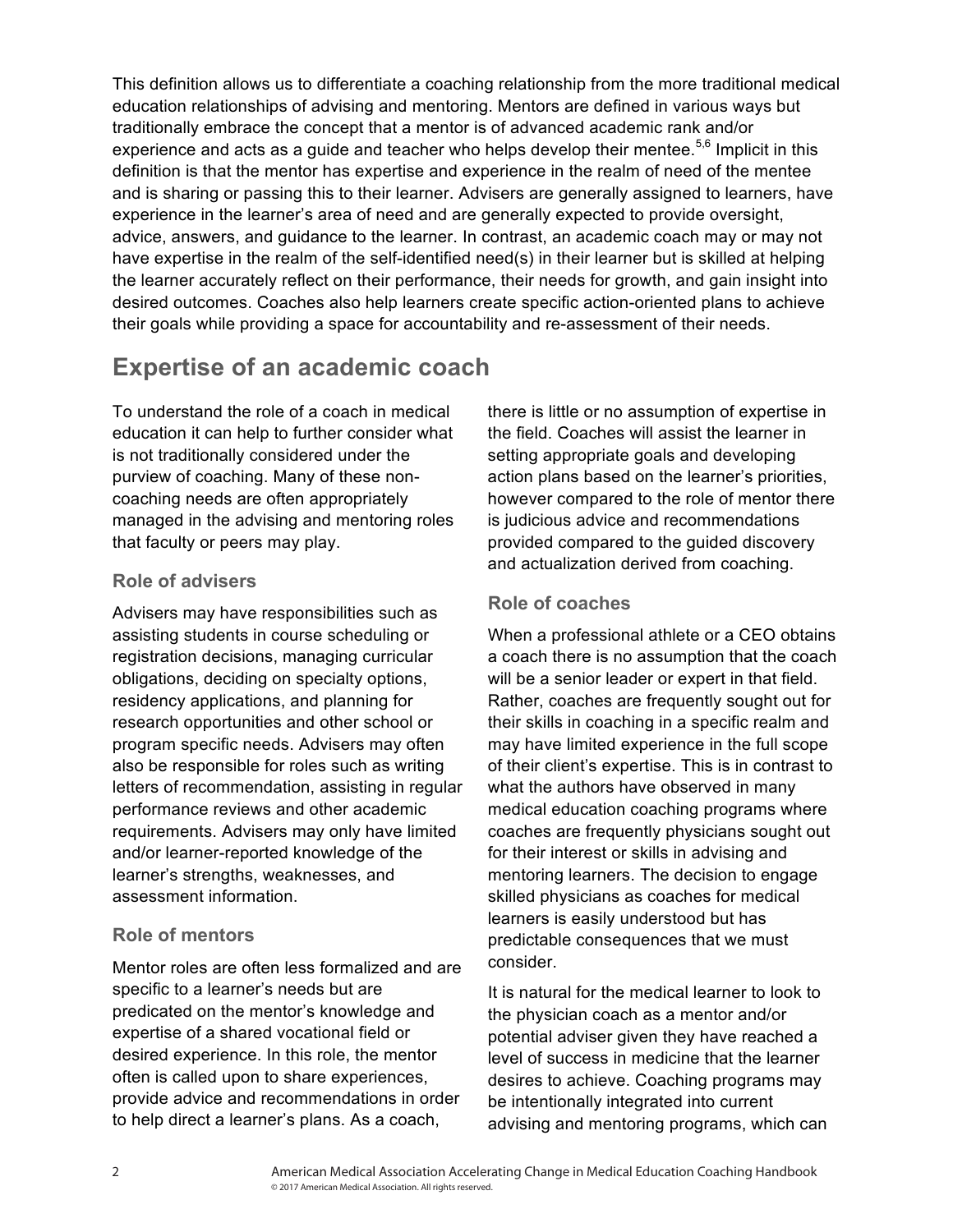lead to expanded program goals which have the potential to create role tension and/or potential conflicts of interest. This should be carefully considered at the outset, and role responsibilities must be continually reinforced. For instance, coaches would generally be provided with a breadth of performance data on their students in order to assist the students in accurate reflection and goal setting, and students may divulge sensitive personal information in this confidential setting. An adviser, who may be in the learners' field or a related field, would often have access to a more limited scope of information that is intended to allow for appropriate career guidance. In addition, coaches may not have appropriate experiences in curricular or specialty

requirements without additional advising training. Coaches may also be exempted from formal evaluation of the learner in order to provide a safe and neutral space for students to identify personal needs and challenges and work with their coach toward setting specific goals and action plans. There is also a natural tendency for a learner to want to present themselves in the best possible light to an adviser who might impact their future career opportunities, yet this would undermine the opportunity for a coach to assist a student in managing meaningful change. These potential conflicts warrant specific policies and procedures around a coach's role in a student's formal education and evaluation to avoid these potential conflicts of interest.

## **Goals of a coaching program**

The decision to establish a coaching program in addition to the other resources provided to a learner suggests there are outcomes or goals unmet by the currently available student programs. Just as athletes rely on their coaches to help perfect their form or musicians rely on coaches to perfect their pitch, so too can medical trainees benefit from coaches to help them reach their fullest potential as physicians. In our delivery system where understanding of diseases and their management is constantly evolving and physician roles are diverse, it is important for medical students to develop and foster habits of self-reflection and monitoring early to achieve individual professional goals. These emerging needs of our learners represent an important opportunity for the development of a coaching program for medical learners. Current medical education takes place in distinct blocks, where learners work with many different teachers across their training, often for short and distinct periods of time. Coaching allows for a consistent, longitudinal,

and open relationship that is neither supervisory nor evaluative, but offers structured opportunities for students to discuss personalized, actionable goals and action plans as they progress through different phases of medical school.<sup>7</sup>

The feedback literature suggests that learners incorporate feedback best when a longitudinal relationship is formed with a trusted person and an "educational alliance" exists.<sup>8</sup> Coaching is uniquely positioned to meet this framework as it can offer a safe, ongoing dialogue with a person who, due to the nature of the coaching commitment, is credible as having the learner's best interests in mind.

As coaching programs are increasingly introduced in medical education they may be additive to current student programs and designed to meet specific coaching goals. The individual goals of a coaching program at any given school may be different based on the institution's needs.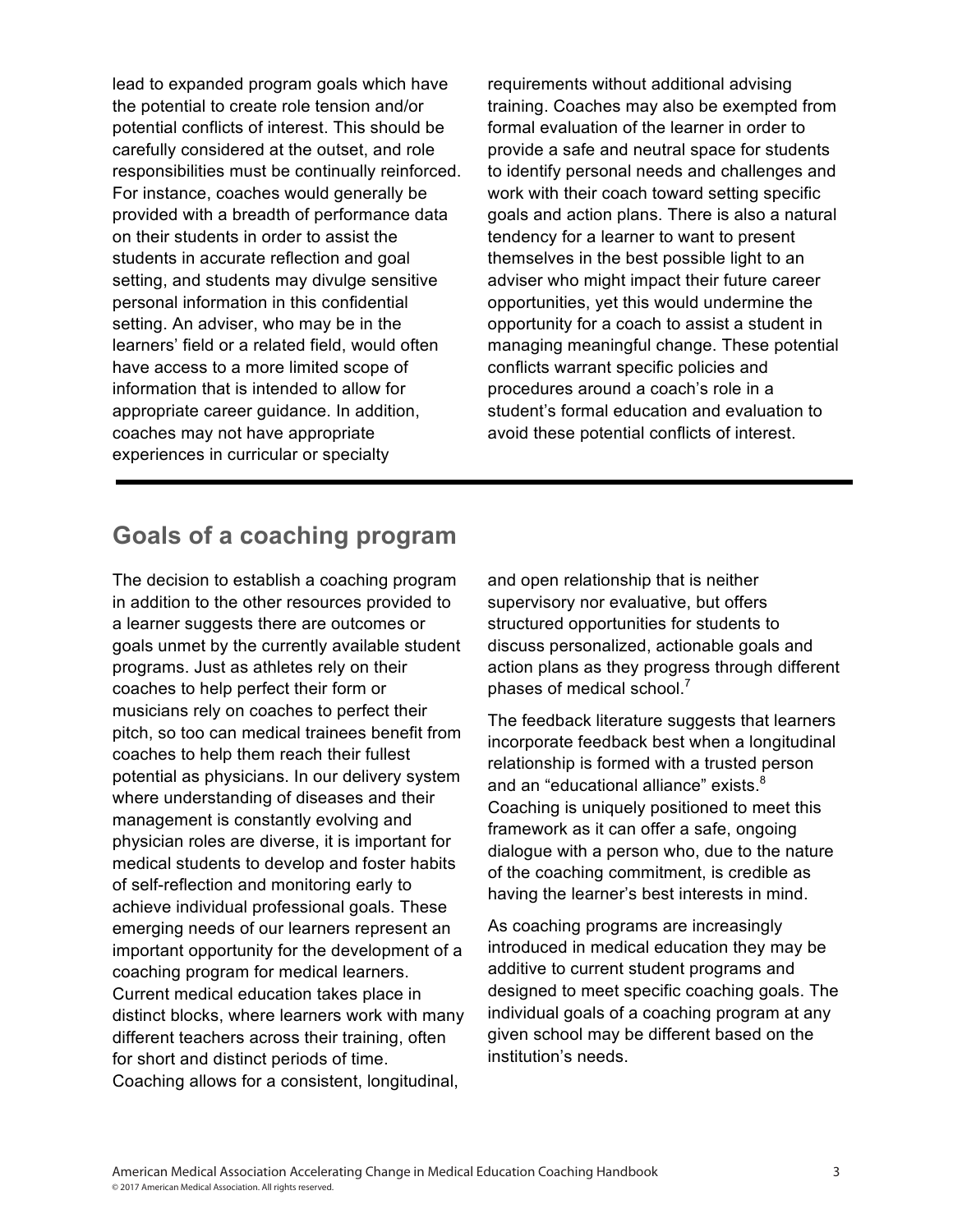#### **Potential goals for a coaching program**

- Providing students with a safe space for informed reflection on academic, personal and professional performance
- Ensuring student wellbeing
- Assisting students in setting and reaching goals that will lead to high levels of academic/professional achievement and personal satisfaction
- Encouraging students to establish habits of continuous reflection, goal setting and lifelong learning.

## **In review**

In revisiting the vignette, we can see that a learner's coach would need to have only a general awareness of the field of interest of that individual which most medical faculty are likely to possess. In contrast to an adviser or mentor who would be providing specialty-specific advice and direction related to specialty choice, a coach would continue to assist a learner in clarifying their self-identified needs and creating learner-directed plans to meet their goals. In this situation the coach may help the learner identify the need to find an adviser or mentor in their field of interest to further understand this career field and the pathway to matching in this specialty. The learner's coach would also continue to be available to assist the learner in identifying and addressing personal and professional goals that are not specialty-specific.

MJ's coach should be focused on the longitudinal self-identified needs of the learner and will likely have access to most if not all performance metrics from the student's educational program. This will likely differ from the filtered or student-identified resources available to advisers and mentors provided to direct/advise students. In addition, the coach is not intentionally paired with a student in their field of mutual interest. This separation provides the student a unique confidential relationship that can address concerns that may not be comfortably disclosed to advisers or mentors in their anticipated field where advisers could potentially have conflicts of interest in the resident selection processes.

## **Conclusion**

In the chapters that follow, the authors provide a practical framework for how to design, sustain, and optimize a coaching program and delve deeper into what a coaching session – and ultimately a coaching relationship – looks like. Finally, the authors share how to measure the success of a coaching program and use case studies like the one above to help illustrate key concepts. The authors hope that this practical guide to coaching in medical education will be useful to all, whether one is thinking of starting a new coaching program, hoping to refine an existing one, or preparing to take on a coaching role. The authors also hope that this resource can be used broadly by all medical educators to stimulate conversations about academic coaching and to influence individual practice to incorporate coaching principles when working with learners whenever appropriate.